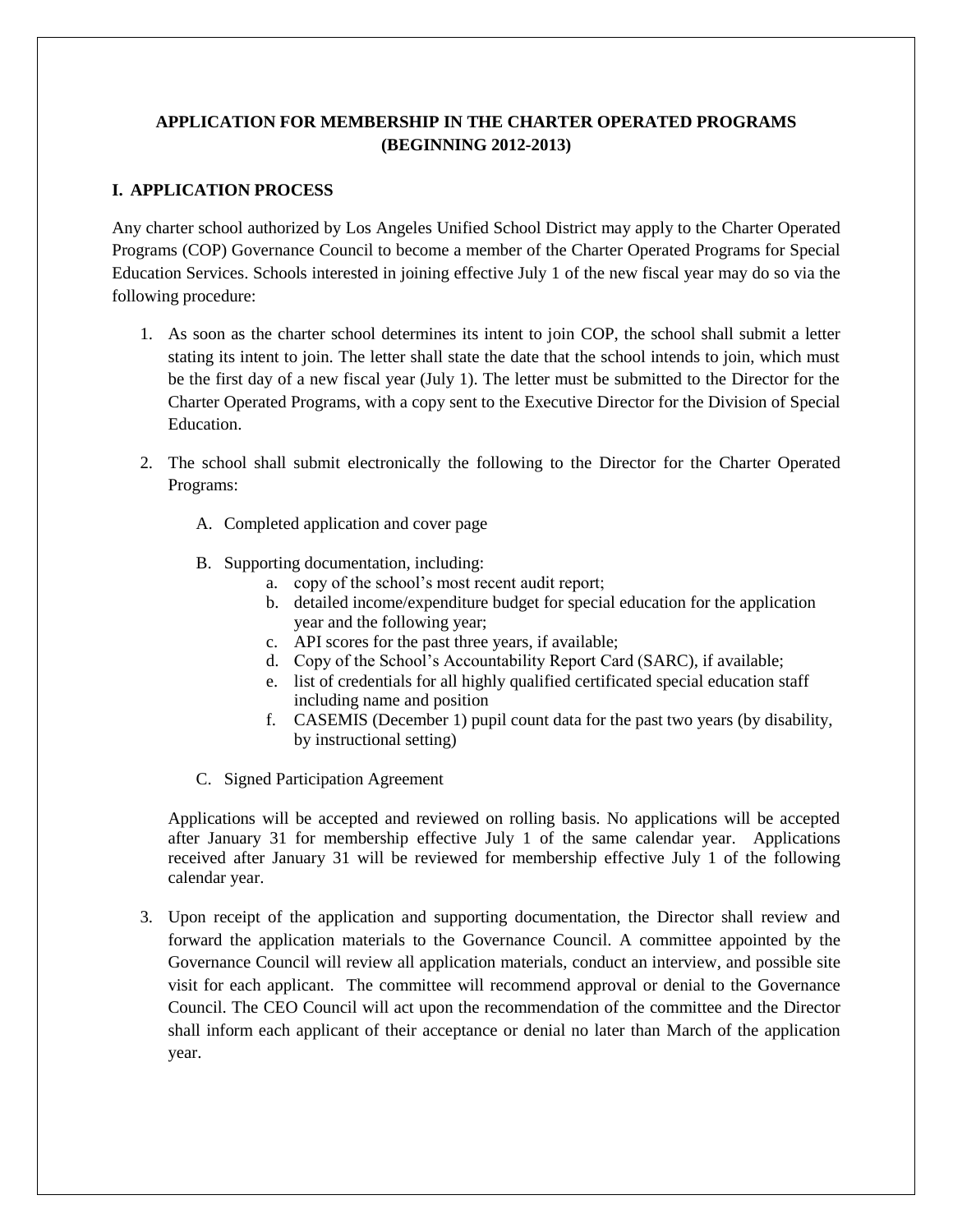4. No later than July 1, the charter school's governing board shall sign a Memorandum of Understanding (MOU) with the District. The MOU will confirm the school's participation in the Charter Operated Programs by delineating the new funding and service delivery arrangements between the charter school and the District.

Upon the receipt of the executed MOU, the school shall be deemed a member of the Charter Operated Programs. Charter school participation and member status will not become effective prior to July 1 of the year in which final approval was granted. Once granted membership, the charter will participate in the governance of the COP in the same manner as all other members in the COP.

At the discretion of the Executive Director, COP Director, and Governance Council, application timelines may be waived for consideration of a charter school application.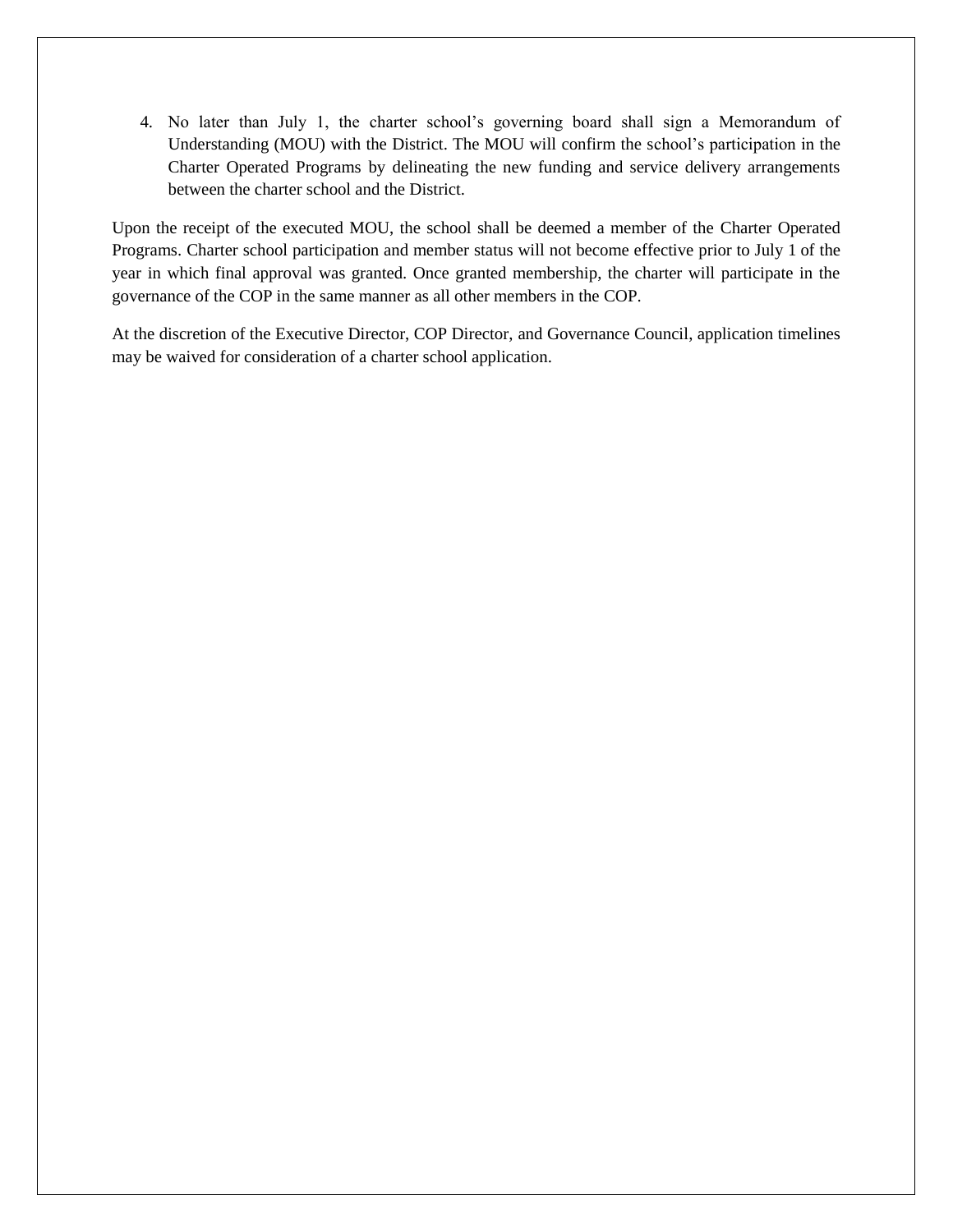## **APPLICATION**

#### Student Population:

- 1. Provide a brief description of the charter school's history, educational program, and significant achievements. Describe the overall student population, including the population of students with disabilities and other unique needs.
- 2. Provide a summary of the special education program, including the programs and services available to students enrolled in the school.
- 3. Describe the reasons for applying to the Charter Operated Programs.

### Search and Serve:

- 4. Describe the intervention process and programs for students who are struggling and/or at risk for needing special education.
- 5. Describe the Child Find activities, referral process, and procedures for referring students for assessment.
- 6. Provide a description of the procedures for evaluating students for special education eligibility, including identification of the personnel responsible for completing assessments and ensuring compliance with statutory procedures and timelines.

## IEP Development and Implementation:

- 7. Describe the procedures for developing, implementing, and monitoring IEPs.
- 8. Describe the procedures for instructional planning using grade level standards and alternative achievement standards.

#### Plan to Provide Supports and Services:

- 9. Provide a description of the Least Restrictive Environment continuum of program options available to students enrolled at the school, including plans for providing programs that may not already exist on site but may become necessary in the future.
- 10. Describe the supports and services available at the charter school site, as well as the plan for providing special education supports and services that may not already exist on site but may become necessary in the future.
- 11. Describe the Extended School Year (ESY) program or plan for accessing ESY for students who may require it pursuant to an IEP.
- 12. Describe the plan for arrangement and funding of non-public placements, should such placements be necessary.
- 13. Describe the positive behavior supports and behavior intervention programs used at the charter school.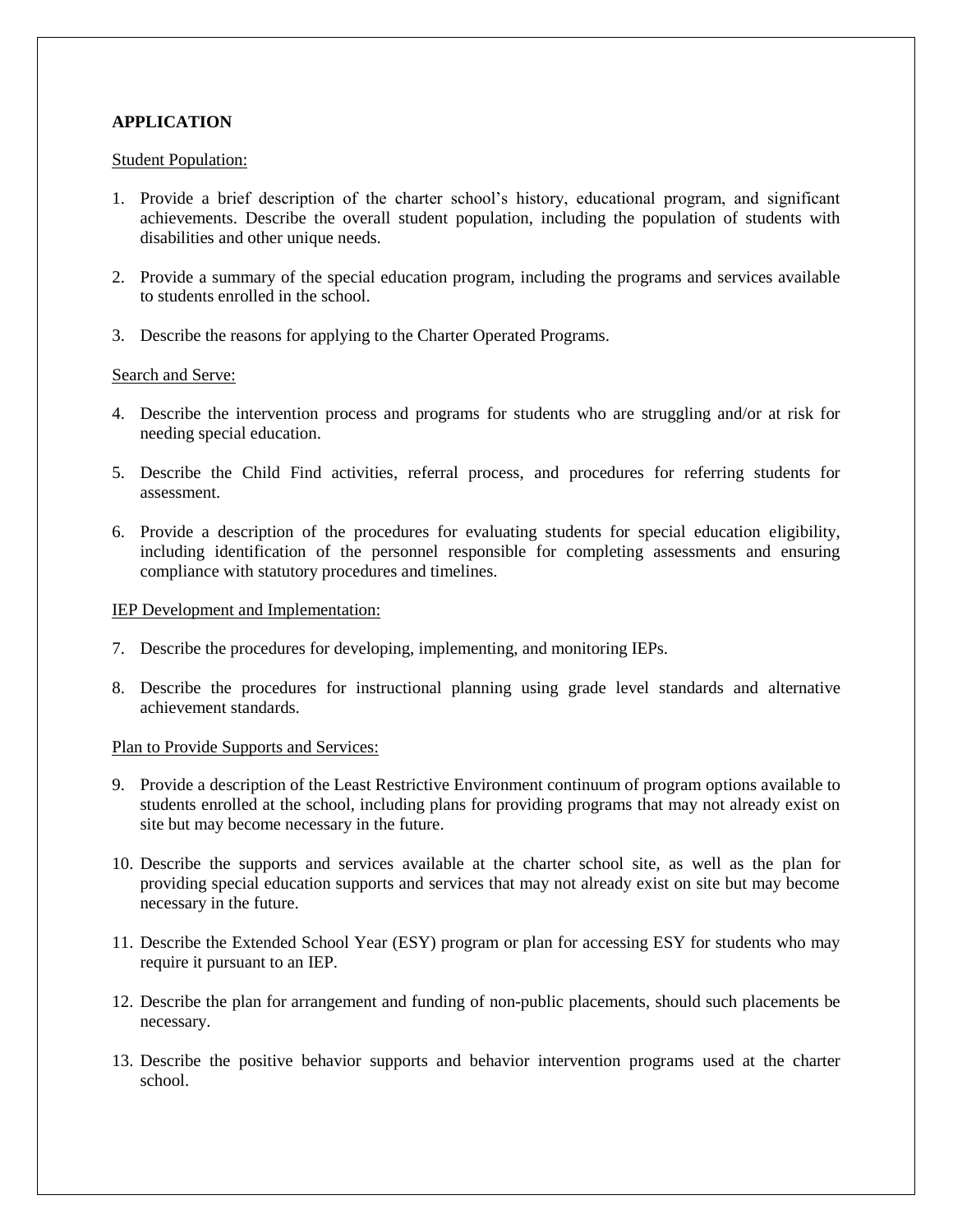14. Describe or explain how students with disabilities are ensured access to the extra-curricular and nonacademic activities available to students at the charter school.

### Student Discipline:

15. Provide a description of the student discipline policy and procedures for discipline of students with disabilities.

## Parent Participation:

16. Describe the plan for ensuring participation of parents of students with unique needs in all aspects of their child's education.

## Administration:

- 17. Provide a detailed description of the special education administrative personnel, including a description of specific roles and responsibilities.
- 18. Provide a detailed description of the plan for special education staffing, service delivery, and operations.
- 19. Describe the past activities and future plans for professional development with regard to special education.
- 20. Provide a narrative description of the proposed special education budget, including all revenue sources, anticipated expenditures, and any additional fiscal information believed to be relevant.

#### Compliance:

- 21. Describe the procedures for assessment and provision of accommodations to students under Section 504 of the Rehabilitation Act.
- 22. Describe the facility's compliance with the Americans with Disabilities Act. If not compliant, describe the plan to come into compliance with ADA.
- 23. Describe compliance with the Modified Consent Decree.

#### Due Process and State Complaints:

- 24. Describe any experiences with due process, as well as the procedures for informal dispute resolution, mediation and due process settlements.
- 25. Describe any experiences with state compliance complaints, as well as the procedures for handling state compliance complaints.

#### Transition:

26. Describe the procedures for transition planning for students aged 14 years and older (applicable to middle and high school programs).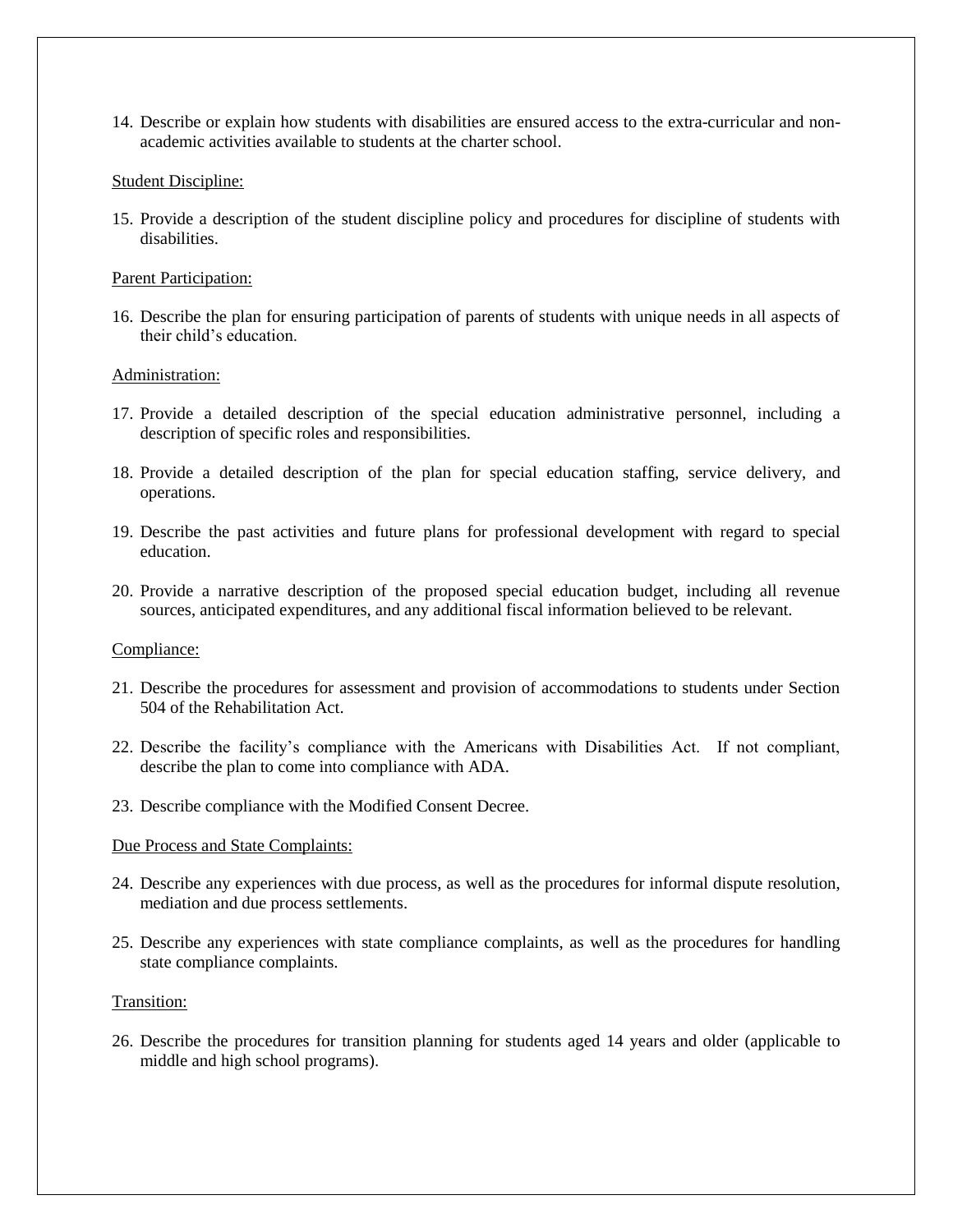## **CHARTER OPERATED PROGRAMS**

## **APPLICATION**

| Name of Charter School<br>Mame of Charter School<br>Mame of Charter School                                                                                                                                                     |                   |      |
|--------------------------------------------------------------------------------------------------------------------------------------------------------------------------------------------------------------------------------|-------------------|------|
| Address and the contract of the contract of the contract of the contract of the contract of the contract of the contract of the contract of the contract of the contract of the contract of the contract of the contract of th |                   |      |
|                                                                                                                                                                                                                                |                   |      |
|                                                                                                                                                                                                                                |                   |      |
|                                                                                                                                                                                                                                |                   |      |
|                                                                                                                                                                                                                                |                   |      |
|                                                                                                                                                                                                                                |                   |      |
| Original Petition Date                                                                                                                                                                                                         | Next Renewal Date |      |
| P-2 (Prior Year) Total ADA<br>P-2 (Prior Year) Special Education ADA                                                                                                                                                           |                   |      |
|                                                                                                                                                                                                                                |                   |      |
| CASEMIS December 1 Pupil Count (Prior Year)                                                                                                                                                                                    |                   |      |
| CASEMIS December 1 Pupil Count (Current Year, if available)                                                                                                                                                                    |                   |      |
|                                                                                                                                                                                                                                |                   |      |
| Signature                                                                                                                                                                                                                      | <b>Typed Name</b> | Date |